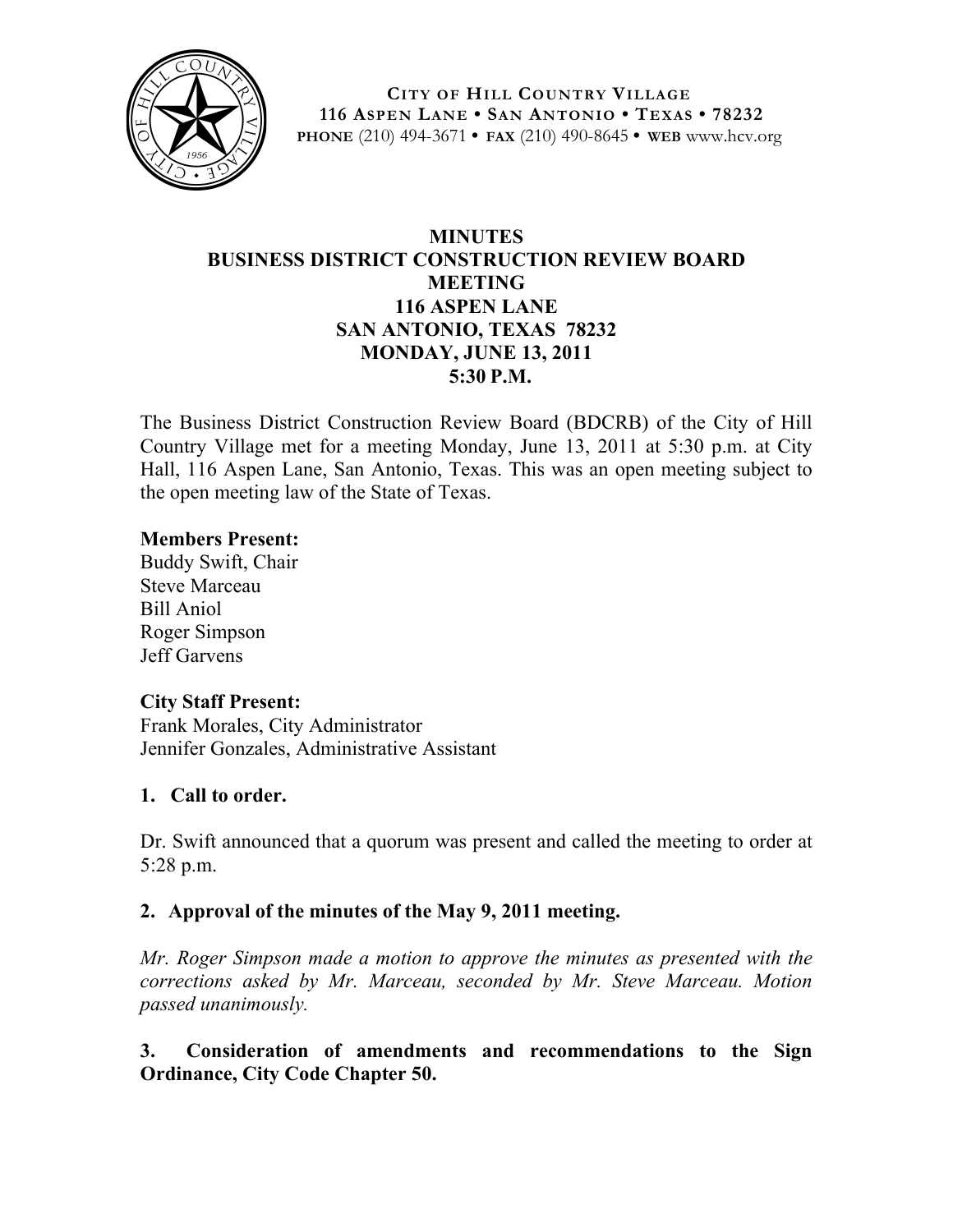Dr. Swift opened the meeting and asked the board members if they felt they wanted LED/flashing signs in Hill Country Village. Whatever the decision Dr. Swift related they also needed to look at all of the signs because he was concerned with sign clutter.

Mr. Steve Marceau said if the board was going to allow LED/flashing signs that they should look at the ordinance with the restrictions we have in place already, as a basis for any LED signs.

Mr. Roger Simpson said he wanted to hear what the HCV residents had to say. He also asked if we could contact Texas Municipal League about the sign ordinance.

Mr. Jeff Garvens was concerned about the legal issues on existing signs having to come in compliance with a new ordinance. He also expressed the City of San Antonio's restrictions were not too extensive. His concerns stemmed to the restriction on illumination and how often it was displayed. He felt there would be no distractions with a static message sign if the content was controlled.

Mr. Bill Aniol was recently in Arizona and he commented on how the McDonald's sign was no higher than 6-8'. He said technology is exploding and we need to take a look at it. Mr. Aniol wanted to consider possible height requirements also.

Dr. Swift asked that any residents/business owners who wanted to speak. We had three business owners' signed up to speak: Mr. Rocky Renken, Auto Group of San Antonio, Mr. George Dennis, Dennis Jewelers and Michael Sauder, Woodcraft.

Mr. Rocky Renken, said it could be a win/win situation for everyone depending on how the signs are regulated. He said it's the future and he needs to survive with his business. Mr. Renken said 110,000 people drive down US 281 North a day that could potently benefit from his business.

Mr. Raul Franco, owner of a sign company spoke about the potential sign for Auto Group. He said his company does many signs in San Antonio. Since the City of San Antonio is passing their ordinance of no flashing signs to be in effect starting 6-24-11, Mr. Franco said the static signs are better and safer for drivers. He believes there are no distractions in a static sign.

Mr. George Dennis, is a resident and business owner in Hill Country Village. He believes that Hill Country Village is perceived to have a love/hate relationship between residents, council and boards. In 2000, he had a flashing sign. He would be willing to work with the restrictions the board may put in place for LED/flashing signage. He also said the sign requirements may be dictated by the